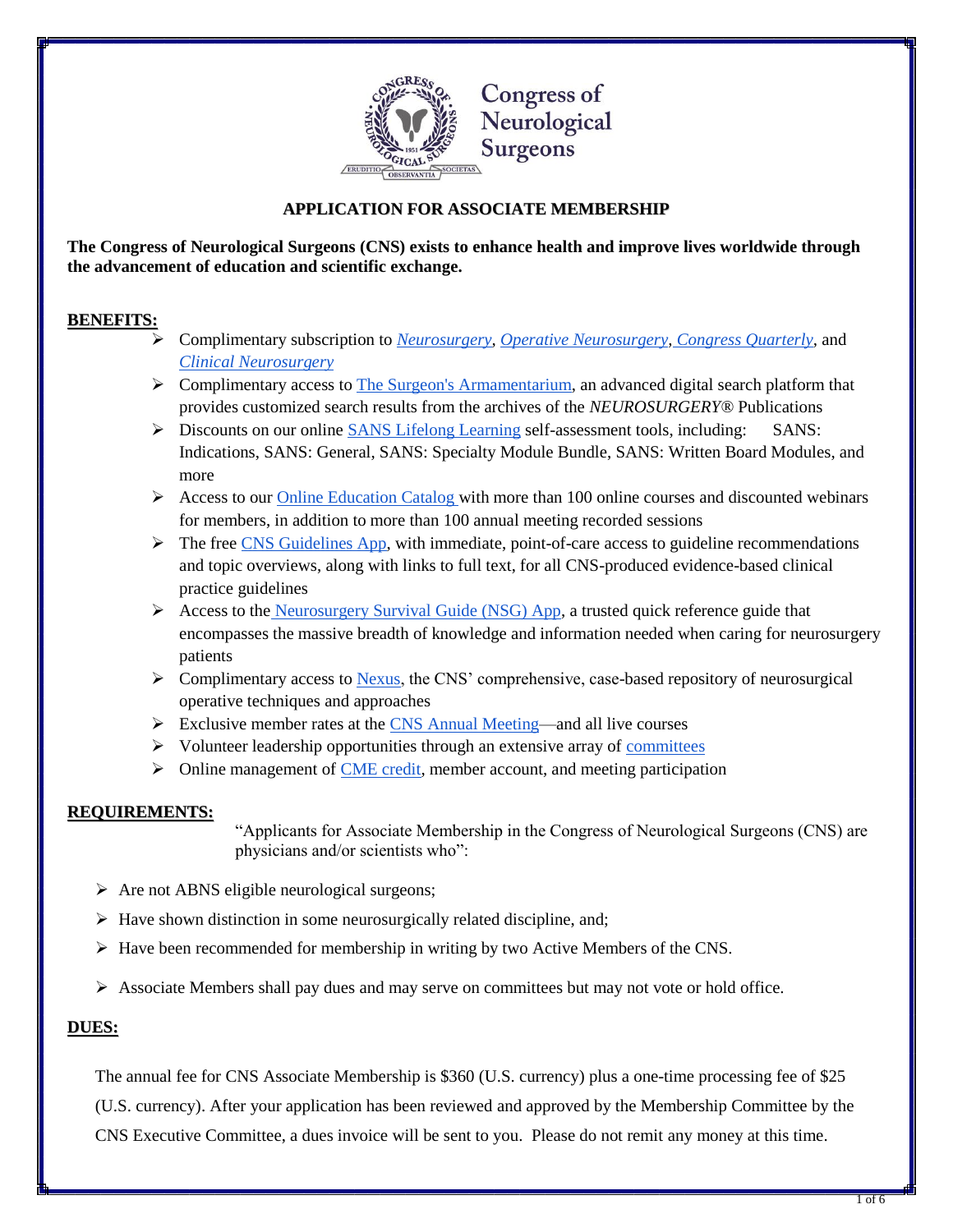

## **APPLICATION FOR ASSOCIATE MEMBERSHIP**

| I.  | <b>BIOGRAPHICAL:</b>                                                                                                                                                                                                           |  |  |
|-----|--------------------------------------------------------------------------------------------------------------------------------------------------------------------------------------------------------------------------------|--|--|
|     | Name: Name and the set of the set of the set of the set of the set of the set of the set of the set of the set of the set of the set of the set of the set of the set of the set of the set of the set of the set of the set o |  |  |
|     | Date of birth (MM/DD/YYYY): Place of birth:                                                                                                                                                                                    |  |  |
|     |                                                                                                                                                                                                                                |  |  |
|     |                                                                                                                                                                                                                                |  |  |
|     |                                                                                                                                                                                                                                |  |  |
|     |                                                                                                                                                                                                                                |  |  |
|     |                                                                                                                                                                                                                                |  |  |
|     |                                                                                                                                                                                                                                |  |  |
|     | City, State, Zip:                                                                                                                                                                                                              |  |  |
|     |                                                                                                                                                                                                                                |  |  |
|     | $\Box$ No, do not send me CNS product and service updates and information via email.<br>$\Box$ No, do not display my email address in the CNS Online Member Directory.                                                         |  |  |
|     | Please send correspondence to this address: $\Box$ work or $\Box$ home                                                                                                                                                         |  |  |
| II. | <b>TRAINING:</b>                                                                                                                                                                                                               |  |  |
|     | Medical School: Lawrence and School: Lawrence and School:                                                                                                                                                                      |  |  |
|     |                                                                                                                                                                                                                                |  |  |
|     | Primary Training (please list dates and position(s) held)                                                                                                                                                                      |  |  |
|     | Other training (please list dates and position(s) held)                                                                                                                                                                        |  |  |
| Ш.  | <b>REFERENCES</b><br>Please list two (2) references who are MEMBERS of the CONGRESS OF NEUROLOGICAL SURGEONS.                                                                                                                  |  |  |
|     | Reference 1:                                                                                                                                                                                                                   |  |  |
|     |                                                                                                                                                                                                                                |  |  |
|     |                                                                                                                                                                                                                                |  |  |

Email: \_\_\_\_\_\_\_\_\_\_\_\_\_\_\_\_\_\_\_\_\_\_\_\_\_\_\_\_\_\_\_\_\_\_\_\_\_\_\_\_\_\_\_\_\_\_\_\_\_\_\_\_\_\_\_\_\_\_\_\_\_\_\_\_\_\_\_

Reference 2: Name: \_\_\_\_\_\_\_\_\_\_\_\_\_\_\_\_\_\_\_\_\_\_\_\_\_\_\_\_\_\_\_\_\_\_\_\_\_\_\_\_\_\_\_\_\_\_\_\_\_\_\_\_\_\_\_\_\_\_\_\_

Phone: \_\_\_\_\_\_\_\_\_\_\_\_\_\_\_\_\_\_\_\_\_\_\_\_\_\_\_\_\_\_\_\_\_\_\_\_\_\_\_\_\_\_\_\_\_\_\_\_\_\_\_\_\_\_\_\_\_\_\_\_\_\_\_\_\_\_\_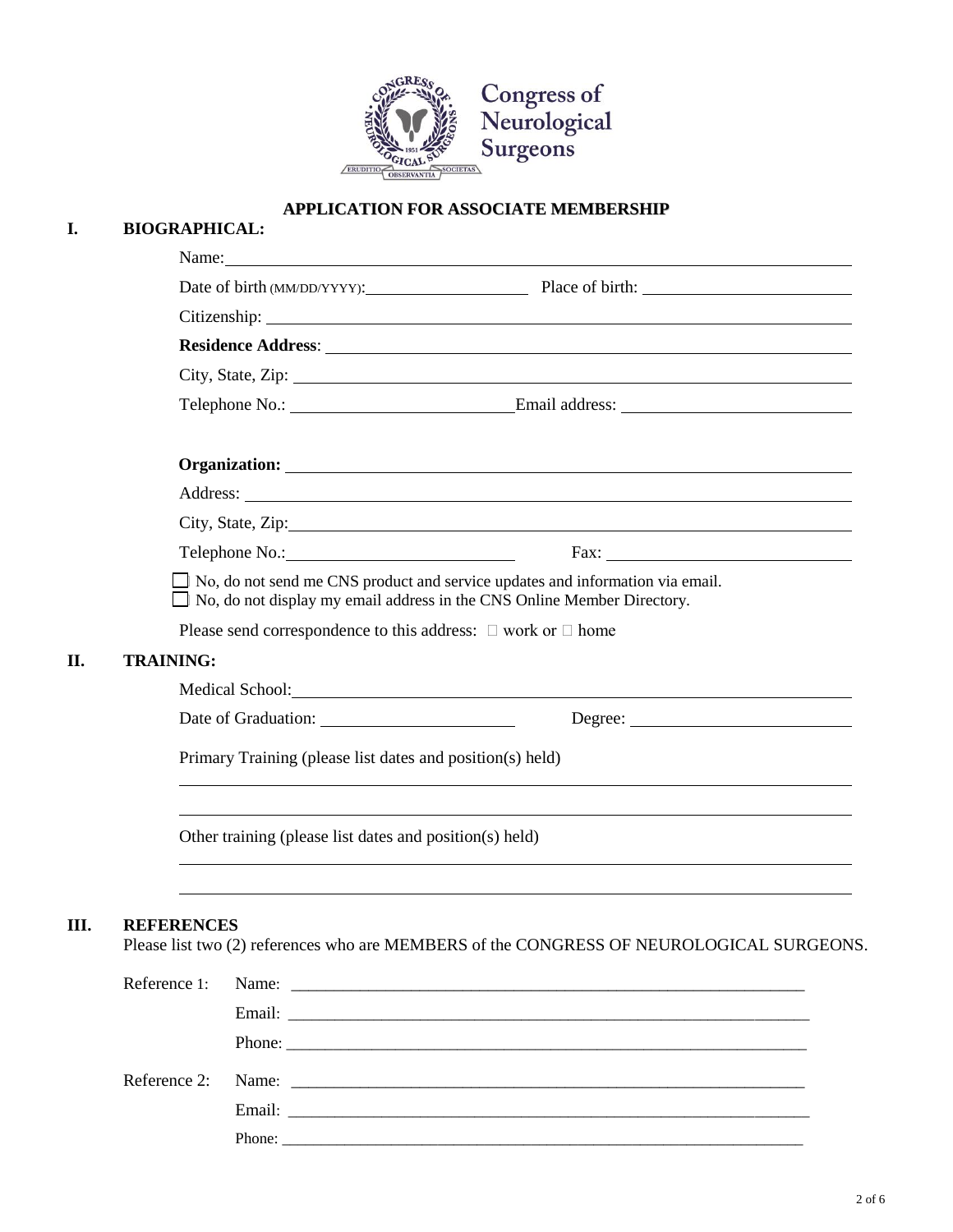

# **IV. MEMBERSHIP, CERTIFICATION AND PRACTICE**

| the AMERICAN MEDICAL BOARDS?           | Does your formal training meet the requirements for eligibility for examination by |                          | $\Box$ Yes $\Box$ No                                                                                                                                                                                                           |  |
|----------------------------------------|------------------------------------------------------------------------------------|--------------------------|--------------------------------------------------------------------------------------------------------------------------------------------------------------------------------------------------------------------------------|--|
| Are you board certified?               |                                                                                    |                          | $\Box$ Yes $\Box$ No                                                                                                                                                                                                           |  |
|                                        | If YES, what year did certification take effect?                                   |                          |                                                                                                                                                                                                                                |  |
|                                        | Are you certified by another examining body?                                       |                          | $\Box$ Yes $\Box$ No                                                                                                                                                                                                           |  |
|                                        | If YES, what year did certification take effect?                                   |                          |                                                                                                                                                                                                                                |  |
|                                        |                                                                                    |                          |                                                                                                                                                                                                                                |  |
|                                        | Local, Regional or State Medical Society Membership.                               |                          |                                                                                                                                                                                                                                |  |
|                                        | Name: Date                                                                         |                          |                                                                                                                                                                                                                                |  |
|                                        | Are you a member of the AMERICAN MEDICAL ASSOCIATION?                              |                          | $\Box$ Yes $\Box$ No                                                                                                                                                                                                           |  |
| Are you licensed to practice medicine? |                                                                                    |                          | $\Box$ Yes $\Box$ No                                                                                                                                                                                                           |  |
|                                        | State: <u>State:</u> Issued Valid through                                          |                          |                                                                                                                                                                                                                                |  |
|                                        |                                                                                    |                          | State: State: State: State: State: State: State: State: State: State: State: State: State: State: State: State: State: State: State: State: State: State: State: State: State: State: State: State: State: State: State: State |  |
| PRACTICE TYPE (Circle one)             |                                                                                    |                          |                                                                                                                                                                                                                                |  |
| Academic<br>Government                 | Private-Group<br>Academic/Private                                                  | Private-Solo<br>Military | Retired<br>Other                                                                                                                                                                                                               |  |
| <b>ADDITIONAL REFERENCES</b>           |                                                                                    |                          |                                                                                                                                                                                                                                |  |
| <b>LIST OF PUBLICATIONS:</b>           |                                                                                    |                          |                                                                                                                                                                                                                                |  |
| ACADEMIC POSITIONS CURRENTLY HELD:     |                                                                                    |                          |                                                                                                                                                                                                                                |  |
|                                        |                                                                                    |                          |                                                                                                                                                                                                                                |  |

MEMBERSHIP IN MEDICAL SOCIETIES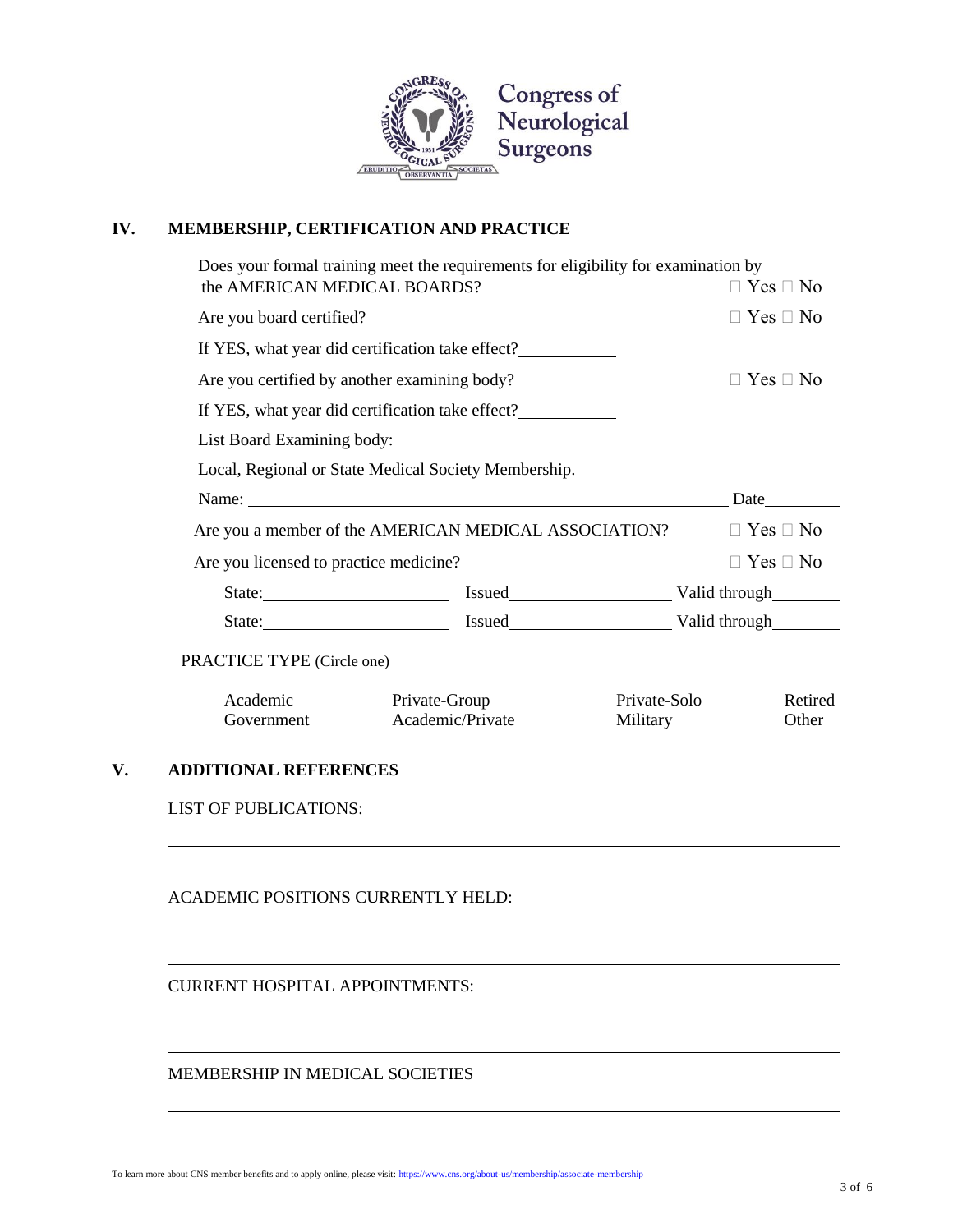

#### AUTHORIZATION AND RELEASE

**1. Authorization**: I hereby authorize the Congress of Neurological Surgeons (hereinafter referred to as the "Congress") and its board of directors, membership committee, professional conduct committee, or any of their employees and agents (each a Congress representative) to: consult or make inquiry of any physician, hospital, health system, medical school, medical training program, medical association, specialty board, licensing authority, professional liability insurance carrier, broker or agent, personal reference, individuals and/or organizations concerned with provider performance and the quality and efficiency of patient care, and individual or organization who has been associated with me and/or who has information bearing on my ability, training, education, professional ethics, character, emotional stability, professional liability experience, and other qualifications pertinent to membership in the Congress;

AND inspect and obtain copies of all records and documents that may be material to evaluating my professional qualifications, competence, ethical standards and practice patterns or otherwise related to qualifications pertinent to membership in the Congress.

**2. Release:** I hereby authorize and consent to the release of information by: each individual and organization who provides information to the Congress or its representative in good faith concerning my ability, training education, professional ethics, character, emotional stability, professional liability experience, and other qualifications pertinent to membership in the Congress, including otherwise privileged or confidential information;

AND the Congress and representatives to any physician, hospital, medical school, medical training program, medical association, specialty board, licensing authority, professional liability insurance carrier, broker or agent, personal references, and individuals or organizations concerned with provider performance and the quality and efficiency of patient care, any information relevant to such matters that the Congress or its representatives may have concerning me regarding my ability, training, education, professional ethics, experience and other qualifications pertinent to membership in the Congress.

**3. Indemnification:** I hereby discharge from any liability and agree to indemnify, defend and hold harmless from any liability (including reasonable attorney's fees and expenses) all:

Individuals and organizations who provide information to Congress in good faith, including otherwise privileged or confidential information; and Congress and Congress representatives For their acts performed in good faith in connection with obtaining or providing information about me and evaluating my credentials and qualifications. I hereby agree that no information obtained by the Congress or its representatives pursuant to any pre-application, application or re-application process shall be subject to discovery, subpoena or other means of legal compulsion for release by me or my agents.

- **4. Truth and accuracy of information:** I hereby certify that all information submitted by me to the Congress (whether in an application, CV or otherwise) is true to my best knowledge and belief. I understand and agree
	- (i) to update the Congress so that all information contained in my application for membership remains true at all times; and
	- (ii) that providing false or misleading information shall be grounds for denial or termination of membership in the Congress without right to further process.

**5. Membership Dues and Assessments:** I hereby acknowledge financial responsibility to timely pay all membership dues and other financial assessments imposed on my by the Congress.

**6. Membership Pledge:** I pledge that at all times while I am a member of the Congress to uphold the ideals and goals of the Congress and to continuously strive to provide quality and efficient care to my patients in a cost effective manner.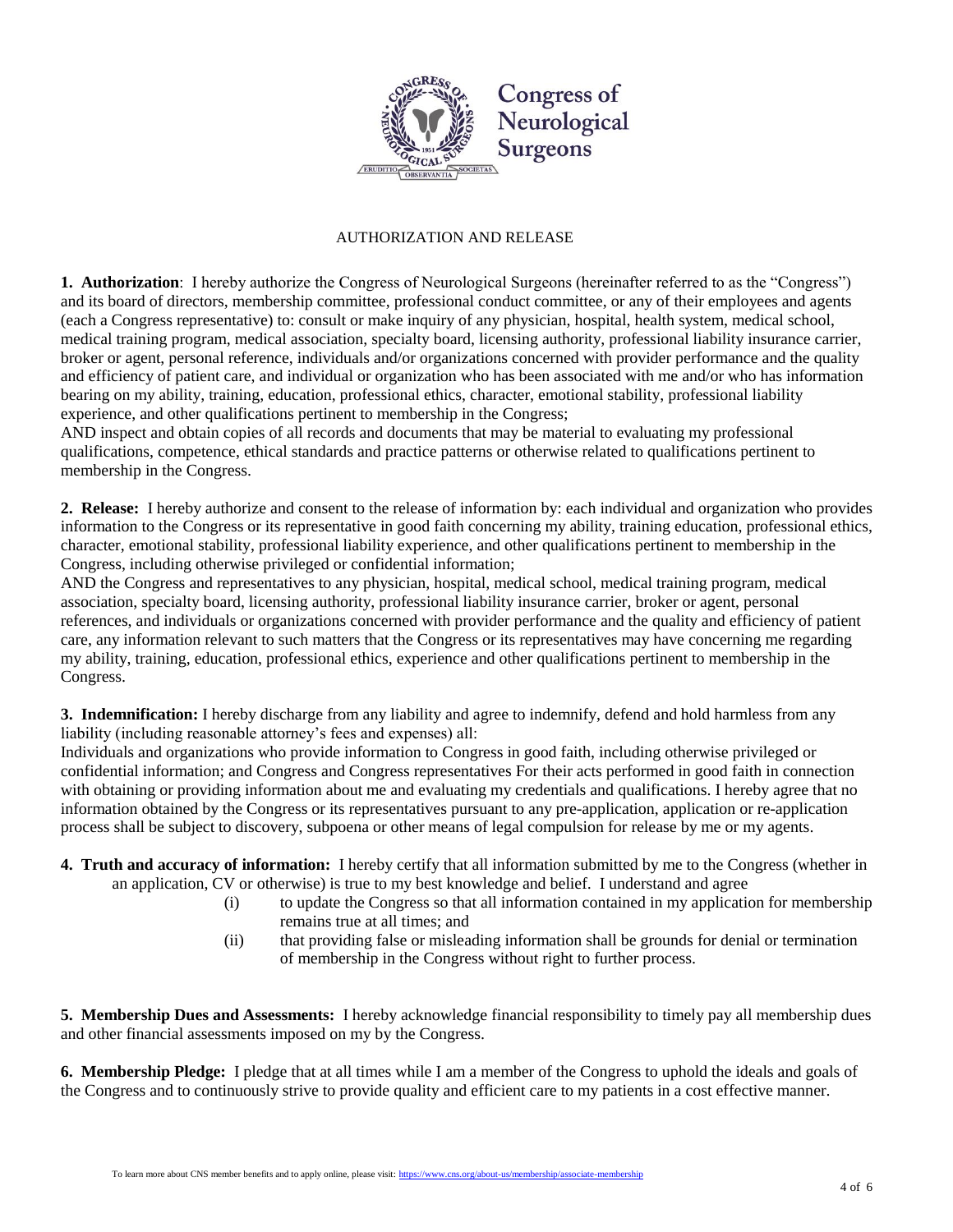

A photocopy of this form shall suffice as an original for the purpose of authorizing release of information.

By signing this form, you agree that the CNS can retain this information for the purposes of communication and service support set out in our Privacy Policy, which can be viewed at [https://www.cns.org/privacy-policy.](https://www.cns.org/privacy-policy) If you do not want your information retained, please email **privacy@cns.org**.

SIGNATURE DATE DATE